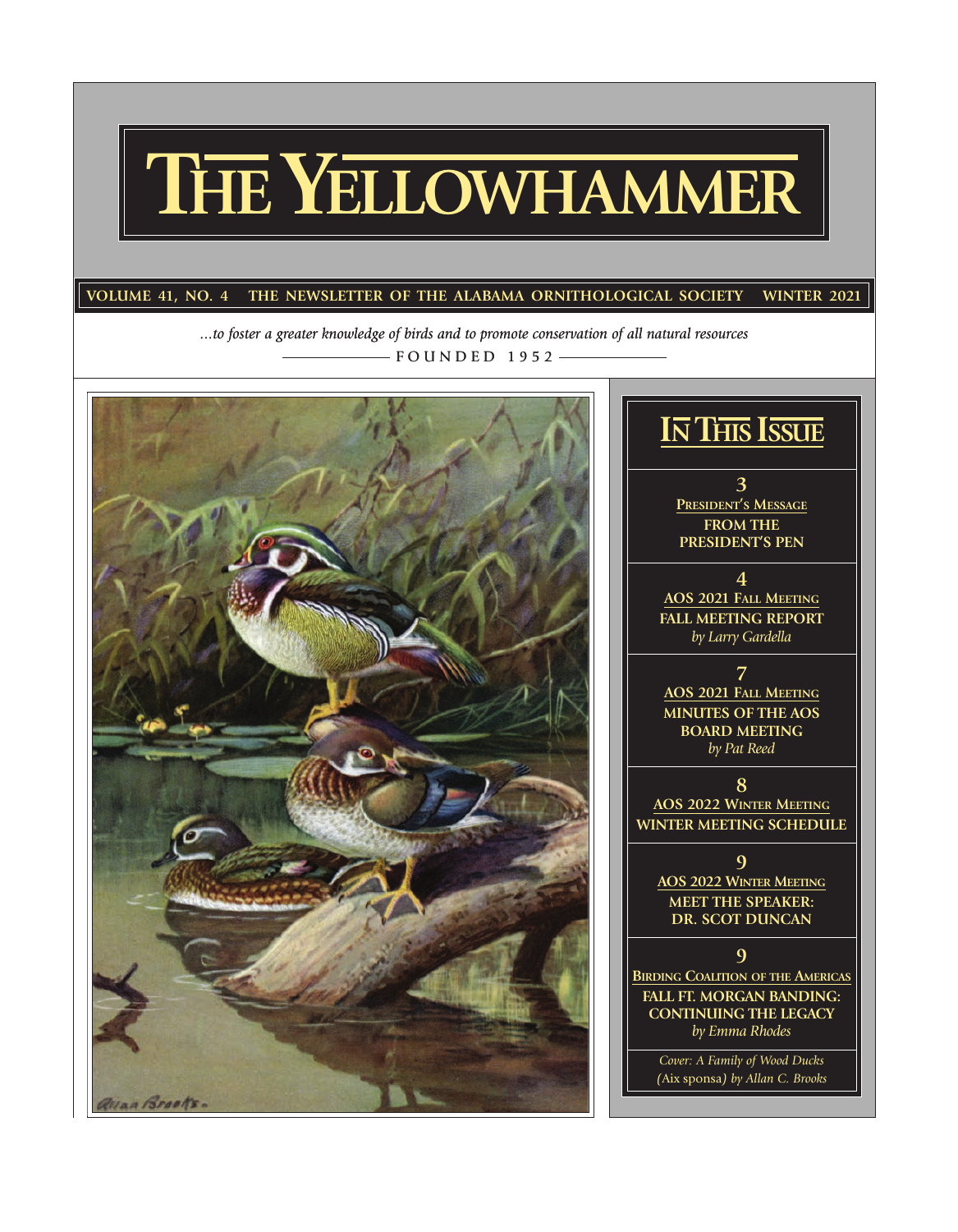## **2 WINTER 2021 THE YELLOWHAMMER**

### **ALABAMA ORNITHOLOGICAL SOCIETY**

**P.O. BOX 1325, DAUPHIN ISLAND, AL 36528-1325**

#### **OFFICERS**

| IMMEDIATE PAST PRESIDENTGeoff Hill |  |
|------------------------------------|--|

#### **REGIONAL DIRECTORS**

| TENNESSEE VALLEYDamien Simbeck, Ken Ward      |  |
|-----------------------------------------------|--|
| MOUNTAIN REGIONAlison Glascock, Stan Hamilton |  |
|                                               |  |
|                                               |  |
|                                               |  |

#### **EDITORS**

| THE YELLOWHAMMERRobert Reed                     |  |
|-------------------------------------------------|--|
| ALABAMA BIRD RECORDSGreg Jackson                |  |
| <b>NORTHWEST FLORIDA BIRD RECORDSBob Duncan</b> |  |
| AOS ARCHIVES CURATORScot Duncan                 |  |

#### **COMMITTEES**

**CONSERVATION Greg Harber** Scot Duncan, Damien Simbeck

**MEMBERSHIP RECRUITMENT Larry Gardella** Stan Hamilton, Floyd Sherrod, Mike Wilson

> **SLIDES Tom Haggerty**

#### **BIRD RECORDS**

**Steve McConnell**, *Secretary* Ben Garmon, Drew Haffenden, Howard Horne, Greg Jackson, Damien Simbeck, Collin Stempien, Bill Summerour

> **PUBLIC RELATIONS Anne G. Miller** Annabel Markle, Ken Hare

*ALABAMA BIRDLIFE* **Eric Soehren**

*THE YELLOWHAMMER* **Robert Reed** Robin McDonald

**CENSUSING Greg Jackson** Bob Duncan, Geoff Hill, Steve McConnell, Eric Soehren, Bill Summerour

**EDUCATION Shirley Farrell** Carol Alford, Stan and Dana Hamilton, Don Self

> **FIELD TRIPS Drew Haffenden**

**DAN C. HOLLIMAN RESEARCH COMMITTEE Greg Harber** Scot Duncan, Eric Soehren

> **MEETINGS Kathryn Palmore** Dana Timmons, Sue Timmons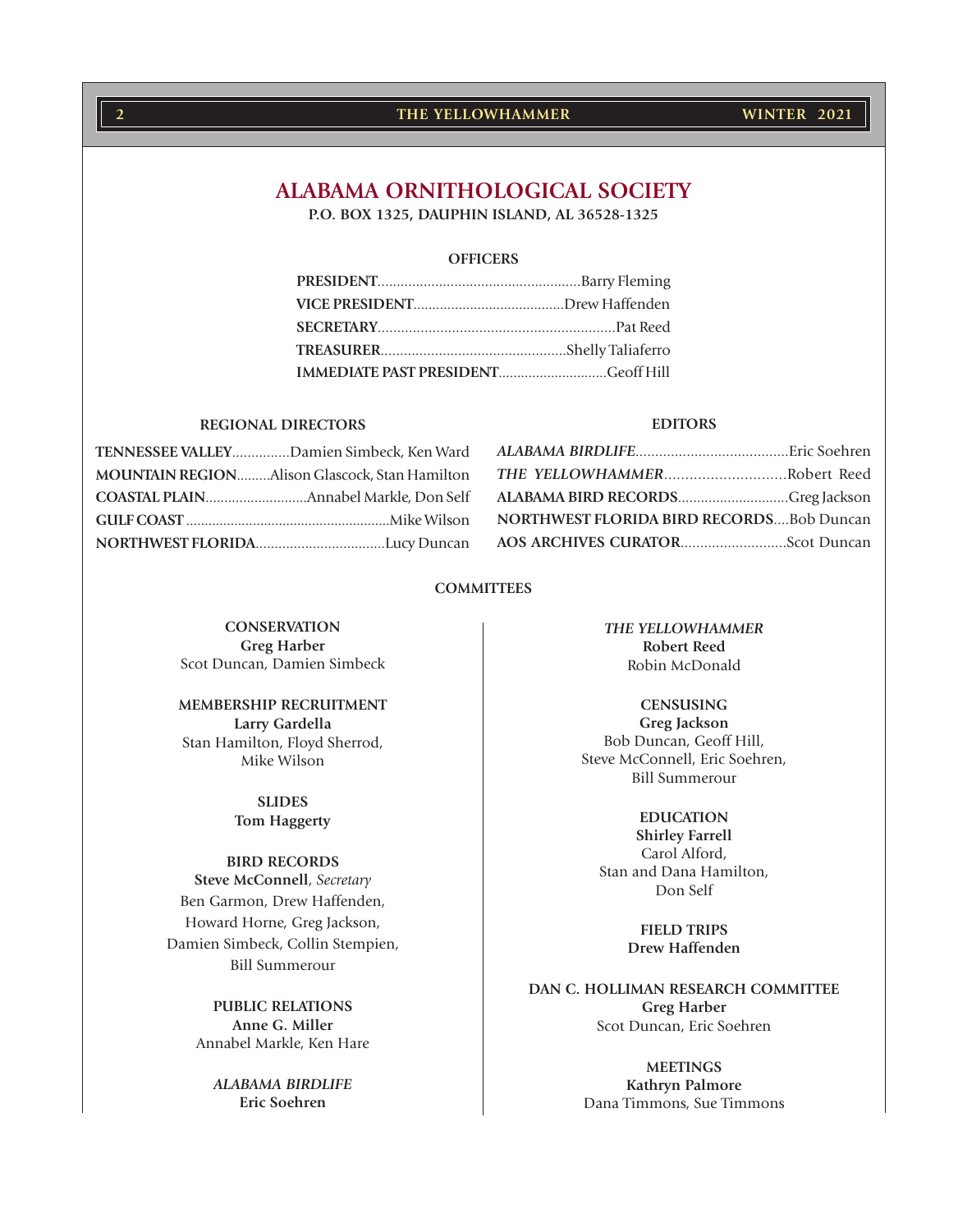#### **WINTER 2021 3**



HE PANDEMIC HAS BEEN difficult on so many members of our society. My heart goes out to all that have ex-

perienced loss during this time. In addition to personal loss, we have witnessed disturbing news for birds in the form of natural and human-caused disasters. We learned roughly one-third of birds have disappeared in the past fifty years. It was also inspiring during this time to see human responses of creativity, ingenuity, and acceptance of the need for change. Many of us found time to reconsider our relationship with birds and nature and found a new commitment to broadening and enhancing that relationship.

Many of us found new ways to experience birds and nature close to home. In my own yard I added two species of frog,

one salamander, one turtle, and welcomed my third species of nuthatch. White-breasted Nuthatch, which has been inching steadily into this part of the Piedmont, has finally found my one acre suitable for nesting. The lockdown also permitted me time to put down the binoculars in order to learn more about birds. I was able to attend many zoom meetings, webinars and documentaries, which opened my eyes to new connections and ways of thinking about or experiencing birds, nature and our need to evangelize for biological diversity and habitat protection.

This time of rapid change has caused rapid problemsolving. Advancements in understanding more about birds seem exponential. There has never been a better time for opportunities in bird research, especially those related to climate change and its effects on birds. This break in normalcy has also permitted re-focus, fresh strategies and viewpoints, and a new group of scientists ready to put this energy and interconnectedness to the test. AOS is committed to supporting this research.

I want to thank the society for making wise decisions during the past two years. The board, with excellent leadership from Geoff Hill, who, like a fine quarterback, called audibles from the field as response to changes in Covid protocols were needed, cancelling meetings, holding virtual ones and



instituting a birding-from-home compilation. At the fall meeting we were successfully together again in person on Dauphin Island, and the energy and excitement were palpable. It was good to be meeting in person. A big shout out to Kathryn Palmore, meetings coordinator, Hal Smith from Wild Birds Unlimited of Auburn for the door prizes, and of course Wilton's Catering for the freshest seafood and the traditional bananas foster.

Looking back, I will always remember the spring meeting six months earlier, as we sat at home attending a virtual meeting, staring at our small faces on the computer screen, when Scot Duncan came online and announced that "mama and daddy" just called and were having the biggest fallout they've ever seen at Fort Morgan. The zoom meeting went silent. Finally, Scott

Weidensaul, our speaker, and one of the top names in the bird world, said, "This is killing me!" Geoff Hill added that we have been waiting on a major fallout for many years at a spring meeting, and here we sit at home while it's happening. In crazy birder fashion, I left at 3:00 am. the next morning and made it to Fort Morgan by daybreak, where Peregrines and Merlins circled the fort, warblers were dripping from the trees and Baird's and White-rumped Sandpipers strutted around my feet.

As we get back in the swing of things, here are a few basic tips on how you can better experience AOS. First, annual dues are always due in January, which should be the month you are reading this newsletter. Consider becoming a life member and forget about the annual dues. Please also avail yourself to our AOS website, which contains much useful information such as the latest field checklist, reports from the bird records committee, a great read on the first fifty years of AOS history and the current AOS featured photographer. This is also the place to pay dues. If you change your email address, please contact myself or Larry Gardella. Check out and support the excellent work of Dauphin Island Bird Sanctuaries, DIBS, in purchasing and preserving undeveloped land on the island. Please sign up for ALBirds, our on-line discussion group. It is still the quickest way to get out a rare bird notification, or ask questions about tertial feather pat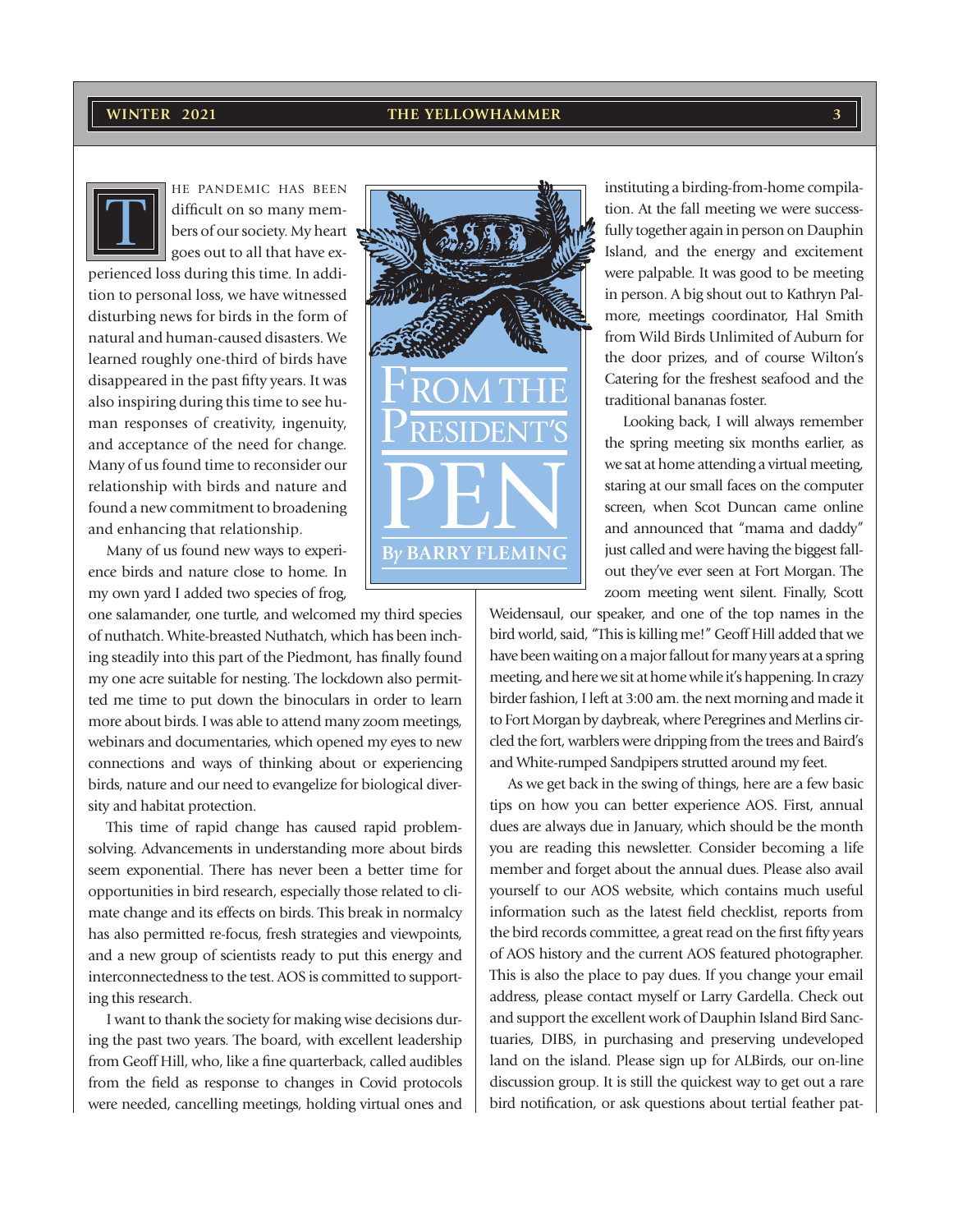**4 WINTER 2021 THE YELLOWHAMMER**

terns of dowitchers. I would encourage you to establish an eBird account. It is a great resource for status and distribution of Alabama birds, locating rare birds and keeping county and state lists. At the winter meeting we will talk more about a new challenge for society members to interact with eBird.

California bird expert Jon Dunn once said that AOS is the friendliest birding group he has ever been around. So, my suggestion at this time of getting 'live' meetings going again is we go with our strengths, and use our persuasive Southern hospitality to invite folks into the fold, especially young people. Many people stuck at home became bird watchers during the pandemic. If you know one of these, let them know about AOS. Reach out to existing members you haven't seen in a while as well.

It is certainly my pleasure to serve as president for the next two years. A familiar sight most mornings on Pelican Island, and international bird guide, Drew Haffenden, will be your vice-president. So please contact either of us about any questions you may have, to inquire about volunteering or just to relate general good ideas. Into our seventieth year we go!

#### A O S FALL MEETING, DAUPHIN ISLAND, ALABAMA, OCTOBER 8–10, 2021

# *AOS Fall 2021 Meeting Report*

#### B*y* LARRY GARDELLA, KEN HARE, & BOB REED



Y FAR THE BEST THING ABOUT THE FALL AOS meeting was that we were THERE. We had missed gathering for far too long, and though we didn't hug and shake hands as much, the ability to look each other in the eye and share birds and

memories made for a wonderful weekend.

A brisk northerly wind was both a blessing and a bit of a curse. It brought a fair number of birds in to the island on Friday, but it also catapulted many more right on past, and gave them a good head start on their trip across the Gulf.

One of the highlights of the October meeting for many of us was another winged critter: butterflies. On the west shore of Mobile Bay, a steady river of Gulf Fritillaries rode the breeze past Bay Front Park, while Brown Pelicans fished a large school of fish just off shore. Other than all facing north when perched, they ignored the breeze.

Another highlight of the weekend for many birders was a brilliant male Vermilion Flycatcher seen at Rolston Park, a small park on Coden Belt Road. The road is a Birding Trails site near the small town of Coden, and the park and road overlook Portersville Bay.

Ken Hare said that, as he drives down to Dauphin Island, he makes a habit of taking a brief stop or two to check eBird reports to see if there are interesting sightings that other AOS members have made along Interstate 65, especially at the Splinter Hill Bog site just a couple of miles off the interstate.

"This trip when I checked eBird I didn't see any reports from the bog, but I did see that Eric Soehren had found a Vermilion Flycatcher on Coden Hill Road that morning. So when I approached the island, I made the short side trip west to check the park. When I got there, the bird was extremely cooperative, sitting up on a wire in plain sight. I got a little too close trying to get a photo and flushed it, but it soon returned to the wire and eventually moved to a nearby tree. Another birder was there with me, and it wouldn't let us get very close," Ken said. "But as long as we kept our distance, it was glad to pose for us.

"That was a great start to the weekend for me; I found a Nelson's Sparrow and a couple of Marsh Wrens at the airport, as well as the always present Clapper Rails."

It was wonderful to catch up with friends while birding around the area, and especially at the Friday night social. We enjoyed photos from four members: Park McGhee, Patsy Russo, Drew Haffenden, and Geoff Hill.

Park showed pictures of birds from the April meeting that didn't happen. Patsy showed pictures of her impressive yard birds, plus some incredible close-up dragonfly portraits. Drew showed a wonderful series of shots of Black Skinners from egg to adult, plus shots of Caspian and Royal Terns. Geoff showed pictures of his recent research trip to California studying the mitochondrial differences in two subspecies of White-crowned Sparrows: *gambelii*, which breeds in Alaska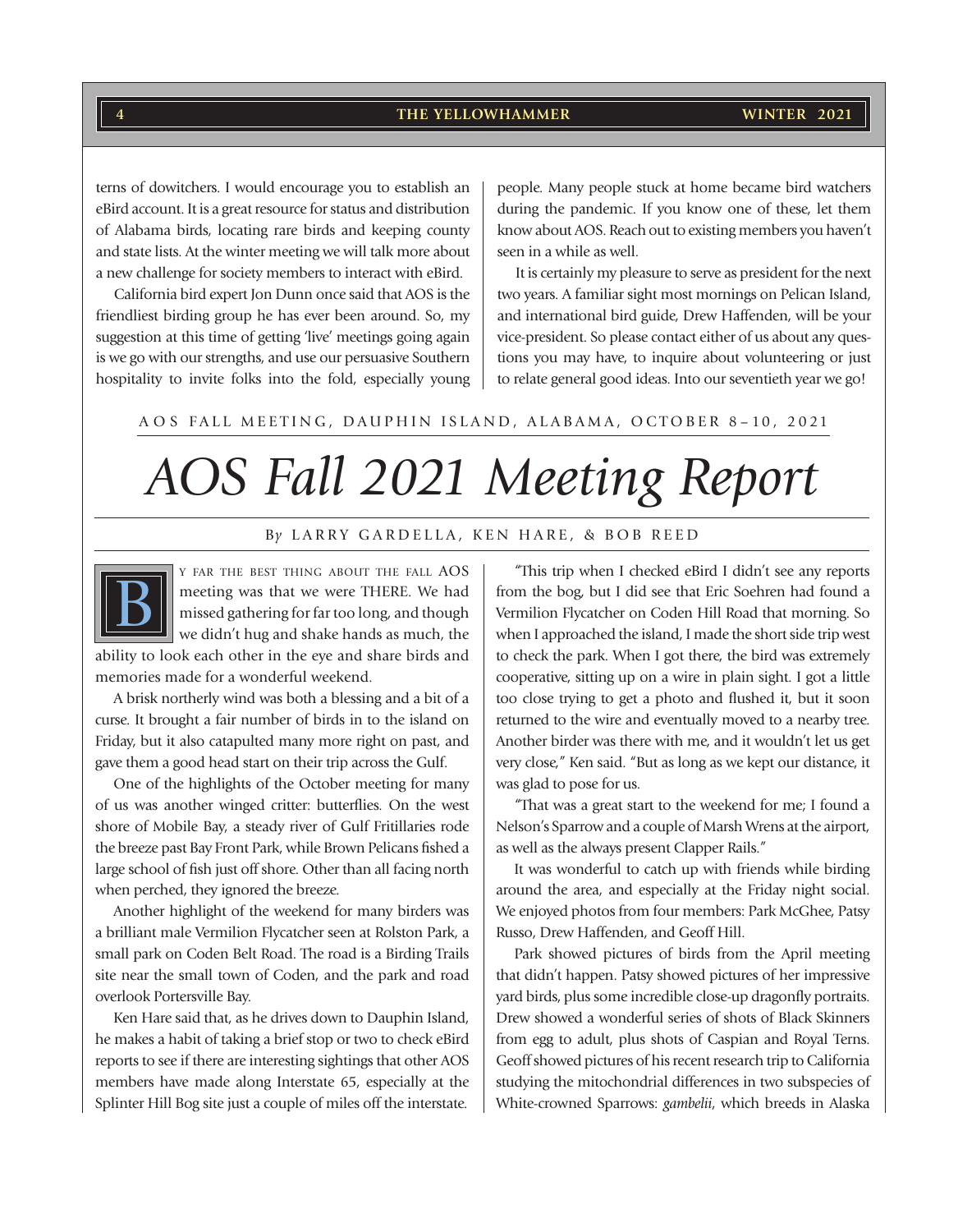and winters in California and *nuttalli*, a non-migratory bird of California.

Saturday birding was one of the best October days in recent history. The plan had been not to have organized field trips because of the close proximity of birders, but the brisk breeze, and just the simple desire to be together trumped Covid concerns, and birders naturally gravitated into small groups, where the birds were putting on shows for us. Chestnut-sided, Black-and-white and Magnolia Warblers and American Redstarts were common, as were Wood Thrushes. Both tanagers were seen by many folks. All in all, the birding was quite good and the speaker and food Saturday evening were both excellent.

Larry Gardella picks up the story.

On Saturday morning, I led a group of birders onto Pelican Island looking for gulls and shorebirds and whatever else might show up—Pelican is known for unexpected avian treats. We rather quickly caught up with Geoff Hill and our speaker, Dr. Scott Robinson, and for the most part we stayed a bit ahead of Drew Haffenden, who was conducting a shorebird identification workshop for Alabama Birdfest. Because the South Alabama Land Trust has changed the date for Birdfest to the end of September, this should be the last time that it will conflict with AOS fall meeting.

We heard and saw Clapper Rails as we walked the pier to get to Pelican. Right from the start we were seeing shorebirds, including the first of what turned out to be eight Snowy Plovers. We ended up with the five expected species of plover, adding Black-bellied, Semipalmated, Piping, and a lone Killdeer. Scott was talking some about his adventures with the late Ted Parker, one of the best birders of all time. It didn't keep Scott from being alert for birds, and he was the first to spot the Marbled Godwit working a puddle. Everybody ended up with great views of this stunner.

The most common shorebirds were Western Sandpipers and Dunlins, which largely stayed in separate groups but were often flying back and forth from one puddle to another. In amongst them were some of the 60 Sanderlings, Willets, the lone Greater Yellowlegs, Short-billed Dowitchers, Least Sandpipers, Semipalmated Sandpipers and four Red Knots, always a nice bird even when lacking brilliant rufous breasts.

Almost all the 400 gulls we saw were Laughing Gulls, but there was one Herring, and we were pleased to find one adult Lesser Black-backed Gull. Lesser Black-backs are rare in Alabama but becoming quite regular in some places, including Pelican Island. The sands of Pelican Island are always changing, and you never know what the end of the peninsula (which Pelican Island has been for quite a few years now) will look like. Fortunately, the sands continued uninterrupted to the end, and we were able to go all the way and then return on the other (north) side without ever getting our feet wet.

The vast majority of the terns were near the very end, where we found a Common Tern, Forster's, Sandwich, Royal, and Caspian Terns in with many of the Laughing Gulls. There were also 240 Black Skimmers. Three Northern Gannets swung by near enough for everyone to study. One Reddish Egret was dancing to try to stir up some food. Some raptors appeared overhead on the return trip, including two Bald Eagles, three Ospreys, Red-tailed Hawks and Broadwinged Hawks.

All in all, a very good morning on Pelican.

The weekend ended with a tally of 155 birds, compared to 170 in 2018 (Dauphin Island) and 125 in 2019 (Auburn).

### *The Duck and the Hawk*

 $A$  FEW WEEKS AGO, MY WIFE DEBBIE BENNETT RETURNED TO our home in the woods between Lake Purdy and Leeds to the most extraordinary sight. As she drove around to the back of the house she was greeted by the sight of a large hawk feeding on a duck—on the ground, right by our back door. The hawk immediately flew away, leaving the somewhat gruesome remains, and about a thousand feathers scattered in the vicinity. I came home just a few minutes later, and we set about clearing up the mess. Debbie did not get a good look at the hawk, but her description leads me to belive it was a Red-tailed. The partially eaten head of the duck was mostly green and I made the quick assumption it was a Mallard, but there was some bright red near the bill and a lot of beautiful golden feathers on the ground, and I am now certain it was a Wood Duck drake. This raises many questions: How did a large buteo catch a Wood Duck, a rather shy bird, and where? There are several small lakes nearby, and the Little Cahaba River, but I have never seen a Wood Duck. And why bring it to a house to eat? I would welcome any ideas.—*Robin McDonald (*rmcdgd@aol.com*)*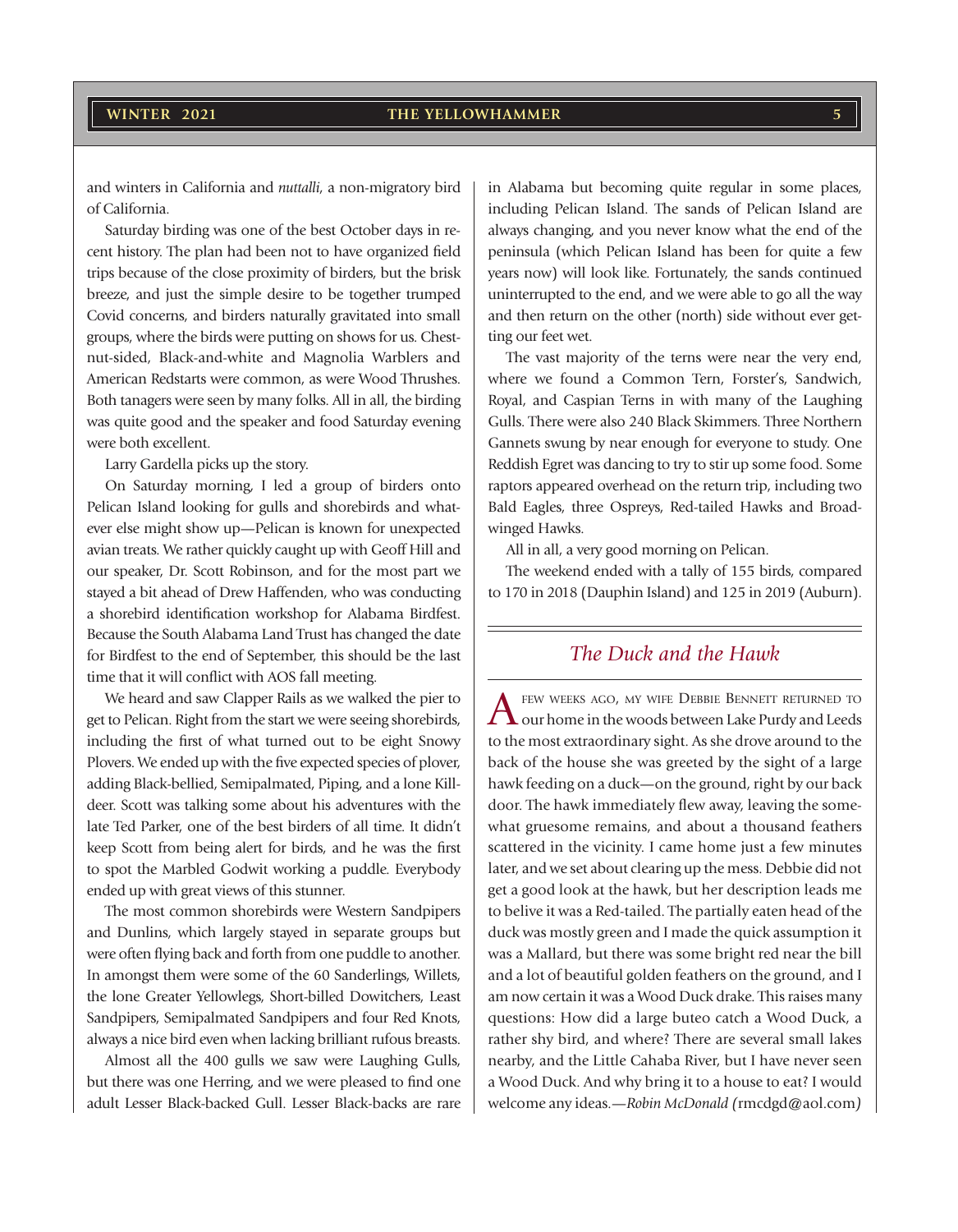Black-bellied Whistling-Duck Canada Goose Wood Duck Blue-winged Teal Mallard Mottled Duck Pied-billed Grebe Eurasian Collared-Dove Mourning Dove Yellow-billed Cuckoo Common Nighthawk Ruby-throated Hummingbird Clapper Rail Sora Black-necked Stilt American Avocet American Oystercatcher Black-bellied Plover Snowy Plover Semipalmated Plover Piping Plover Killdeer Marbled Godwit Ruddy Turnstone Red Knot Stilt Sandpiper Sanderling Dunlin Least Sandpiper Semipalmated Sandpiper Western Sandpiper Short-billed Dowitcher Wilson's Snipe Spotted Sandpiper Lesser Yellowlegs Willet Greater Yellowlegs Laughing Gull Ringed-bill Gull Herring Gull

Lesser Black-backed Gull

Great Black-backed Gull Caspian Tern Common Tern Forster's Tern Royal Tern Sandwich Tern Black Skimmer Northern Gannet Double-crested Cormorant Anhinga American White Pelican Brown Pelican Great Blue Heron Great Egret Snowy Egret Little Blue Heron Tricolored Egret Reddish Egret Cattle Egret Yellow-crowned Night-Heron White Ibis Roseate Spoonbill Turkey Vulture **Osprey** Mississippi Kite Bald Eagle Northern Harrier Sharp-shinned Hawk Cooper's Hawk Red-shouldered Hawk Broad-winged Hawk *Swainson's Hawk* Red-tailed Hawk Eastern Screech-Owl Great Horned Owl Barred Owl Belted Kingfisher Red-headed Woodpecker Red-bellied Woodpecker Yellow-bellied Sapsucker Downy Woodpecker

Northern Flicker American Kestrel Merlin Peregrine Falcon Eastern Wood-Pewee Eastern Phoebe Vermilion Flycatcher Eastern Kingbird Loggerhead Shrike White-eyed Vireo Yellow-throated Vireo Blue-headed Vireo Philadelphia Vireo Red-eyed Vireo Blue Jay Carolina Chickadee Tufted Titmouse Tree Swallow Barn Swallow Brown-headed Nuthatch Red-breasted Nuthatch House Wren Sedge Wren Marsh Wren Carolina Wren Blue-gray Gnatcatcher Ruby-crowned Kinglet Eastern Bluebird Veery Swainson's Thrush Wood Thrush Gray Catbird Brown Thrasher Northern Mockingbird European Starling House Sparrow House Finch Savanah Sparrow Nelson's Sparrow Seaside Sparrow White-crowned Sparrow Baltimore Oriole Red-winged Blackbird Brown-headed Cowbird Common Grackle Boat-tailed Grackle Northern Waterthrush

#### Prothonotary Warbler Tennessee Warbler Common Yellowthroat Hooded Warbler American Redstart Cape May Warbler Northern Parula Magnolia Warbler Bay-breasted Warbler Blackburnian Warbler Yellow Warbler Chestnut-sided Warbler Pine Warbler Yellow-throated Warbler Prairie Warbler Black-throated Green Warbler Canada Warbler Wilson's Warbler Scarlet Tanager Summer Tanager

Northern Cardinal Rose-breasted Grosbeak

Blue Grosbeak Indigo Bunting

All reported sightings will be accepted and published in *The Yellowhammer*. However, the meeting compilation list in *The Yellowhammer* is not an official record. Species that are boldfaced, or listed in the Hypothetical section of the AOS Field Card, must be supported by complete written details and submitted to, and accepted by, the Records Committee to become an official AOS record. Italicized species usually need written details but these may be brief. Out of season and locally rare birds should also be documented. Refer to the front page of the AOS Field Card for additional details.

### *2021 AOS Fall Meeting Compilation List Dauphin Island, Alabama, October 8–10*

OTEWORTHY BIRD OF THE WEEKEND WAS A SWAINSON'S Hawk. Count total was 155 species.

Golden-winged Warbler Black-and-White Warbler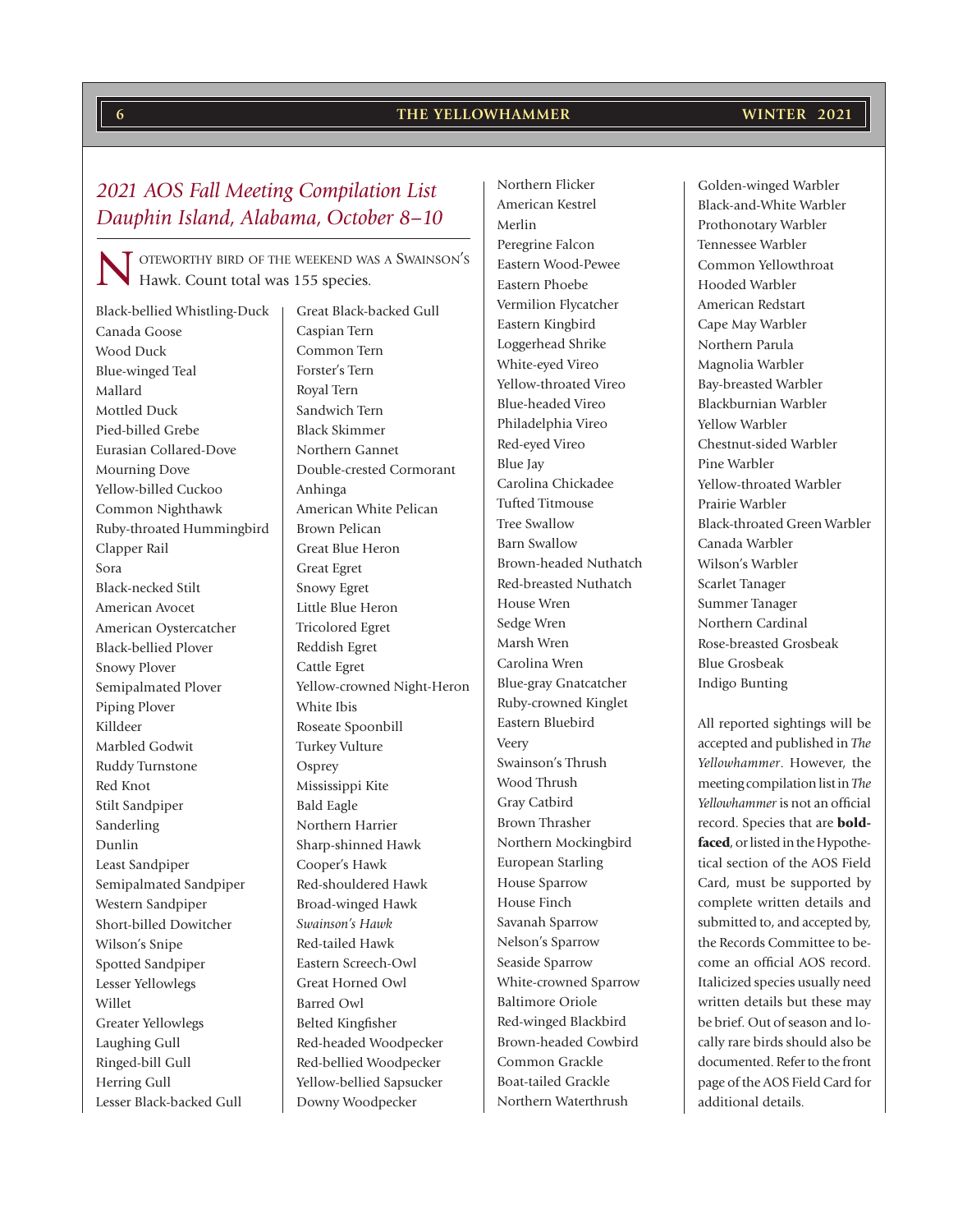#### **THE YELLOWHAMMER THE YELLOWHAMMER**

#### A O S FALL MEETING, DAUPHIN ISLAND, ALABAMA, OCTOBER 8–10, 2021

# *Minutes of the AOS Board Meeting*

#### B*y* PAT REED, *Secretary*



RESIDENT GEOFF HILL OPENED THE MEETING AT 1:30 p.m., October 9, 2021, via Zoom, stating it was extremely nice to once again have an inperson AOS meeting.

#### **PRESIDENT'S REPORT**

President Hill stated Eric Soehren talked with the publisher of *Alabama Birdlife* regarding their mistake. The publisher is correcting this at no cost to AOS. Also, arrangements have been worked out with the Coastal Birding Festival leadership so that there will not be an overlap of the festival and AOS in the future.

#### **VICE PRESIDENT'S REPORT**

Vice President Barry Fleming reported the winter meeting is tentatively scheduled for Guntersville; however, no speaker has been booked as of this date.

VP Fleming also reported he had not been successful in obtaining a treasurer. Discussion was held as to hiring an accountant outside the organization or continuing with a volunteer. The consensus was to keep the position within the organization if possible. Joan Dixon pointed out that AOS has Quick Books and Excel to assist the treasurer. President Hill stated we have three months to find a treasurer. Barry Fleming stated he would continue to search. Bob Reed suggested this matter be deferred to the Executive Committee as the slate of officers was to be presented for vote at the evening meeting.

VP Fleming brought up the need for a new logo design which had been discussed at the spring meeting. He stated that, with the approval of the Board, he would look into this further and present procedures on how to approach this at the winter meeting.

#### **TREASURER'S REPORT**

Joan Dixon reported income of \$9,571.62 and expenses of \$9,692.63, leaving net income loss of (\$121.01).

There was a discussion about membership during COVID. Joan Dixon reported income from dues was \$7,340. Ken Hare stated a complete membership list is needed. Membership chair Larry Gardella stated he would send out reminders.

#### **COMMITTEE REPORTS**

EDUCATION**—**Shirley Farrell reported she and Frank participated in the 2021 Black Belt Birding Festival in Greensboro by leading tours and displaying our wingspan banner. Also, a booth for the 2022 festival has been secured. The teacher workshop at the end of February at the Environmental Education Association of Alabama (EEAA) is a possibility where she will run the workshop and AOS will provide the curriculum guides. AOS continues to support Green Ribbon Schools.

CONSERVATION**—**Greg Harber reported the Migratory Bird Treaty Act has been reinstated.

PUBLIC RELATIONS**—**Ken Hare reported Anne Miller has done an outstanding job of updating the website. He stated social media is the way to contact prospective members, and, also we need to urge the membership to join ALBirds. PUBLICATIONS**—**Bob Reed reported the deadline for the Winter *Yellowhammer* is November 10. There is a need to do away with the print copies or charge for those copies. Another possibility is to raise dues. This might be a matter for the Executive Committee to handle.

DAN C. HOLLIMAN RESEARCH COMMITTEE**—**Greg Harber presented an update on the Holliman Fund, stating he will have a report to AOS Board at the January meeting. Ken Hare stated there are currently two awards for \$1,000 each and suggested better participation might be obtained if this is changed to one \$2,000 award. President Hill suggested this decision be left to the Holliman Committee.

RECORDS**—**Drew Haffenden reported that the Records Committee is basically up to date.

There being no further business, the meeting was adjourned.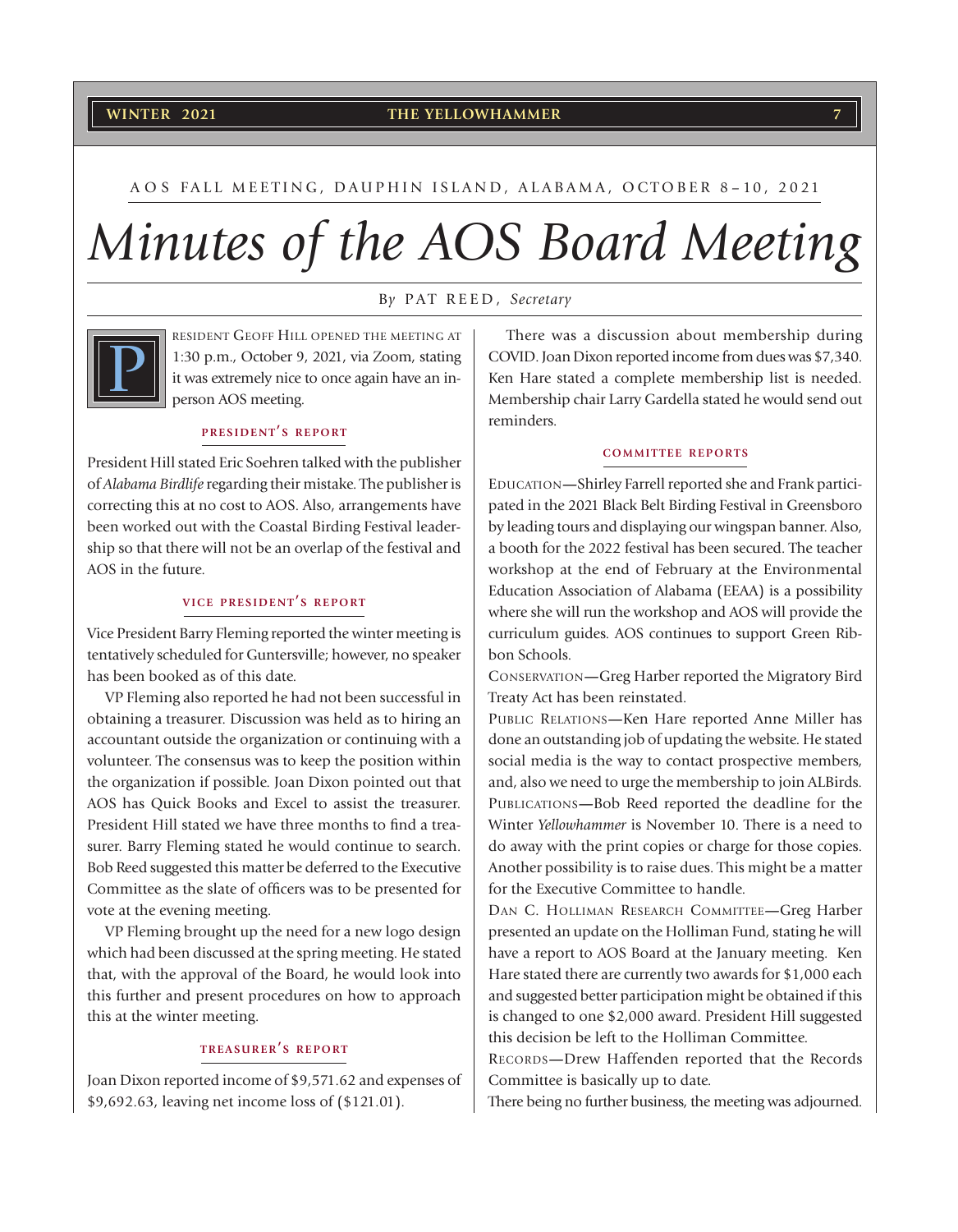#### **THE YELLOWHAMMER 8 WINTER 2021**

#### A O S WINTER MEETING, LAKE GUNTERSVILLE STATE PARK, JANUARY 28-30, 2022

# *AOS Winter Meeting Schedule*



NLESS OTHERWISE NOTED, ALL ACTIVITIES FOR the AOS Winter Meeting begin or occur at the Lake Guntersville State Park Lodge, 1155 Lodge Drive, Guntersville, AL 35976

To register online for the Winter Meeting, go to: www.aosbirds.org

#### FRIDAY, JANUARY 28

- 5:00 p.m. Registration Camelia Room
- 6:00 p.m. Member social—Light dinner/heavy hors d'oeuvres
- 7:00 p.m. Member slides

#### SATURDAY, JANUARY 29

#### 7:00 a.m. FIELD TRIPS

- 1. Lake Guntersville State Park. Explore the wooded mountaintops and lakeshores of beautiful Guntersville State Park looking for wintering songbirds, sparrows and waterfowl with trip leader Linda Reynolds, former Guntersville State Park naturalist and one of the state's best birders.
- 2. Lake Guntersville Waterfront. Explore the waterfront along Sunset Drive and other locations around the lake looking for ducks, grebes, loons and gulls with trip leader Drew Haffenden, international bird guide. This area is also on his Christmas Bird Count route, so Drew will know of the latest sightings.
- 2:00 p.m. Board Meeting: Camelia Room, Lake Guntersville State Park

5:30 p.m. Social Hour

6:30 p.m. Banquet Buffet

7:15 p.m. Keynote Speaker: Dr. R. Scot Duncan *Alabama's Birdlife and the Climate Crisis: Changes, Challenges, and Choices*

#### SUNDAY, JANUARY 30

#### 7:00 a.m. FIELD TRIPS

High Falls and Morgan's Cove. This is a new destination for our Guntersville meetings, one that Linda Reynolds said is a "must see." After viewing the falls and searching for winter visitors, a drive through Morgan's Cove offers opportunities to observe open-land birds, hawks and eagles.

12 Noon Compilation—Lodge Lobby

### *ROOM INFORMATION Group Code 9332*

#### Rooms: Arriving Friday, January 28, 2022 for 2 nights

#### 18 Double Queen Bed, Bluff-Side: \$119.00 4 One Queen Bed, Park-Side: \$102.00

Please note that room rates are subject to lodging tax, city and state surcharges, as well as a 4% resort fee. Rates reflect occupancy by up to two people. There is a \$10.00 per person charge for each additional person. Check-in begins at 4:00 p.m. and check out any time before 11:00 a.m.

Call the Lake Guntersville State Park Lodge reservationist at 256-505-6621 to make reservations and **men**tion that you are with the Alabama Ornithological Society (not AOS)-Group Code 9332. You may also make reservations online at https://www.alapark.com/ lake-guntersville-state-park-reservations. Please note that a deposit is required for each reservation made. Deposits are the sum of one night's lodging plus taxes and a resort fee, and are due at the time the reservation is made.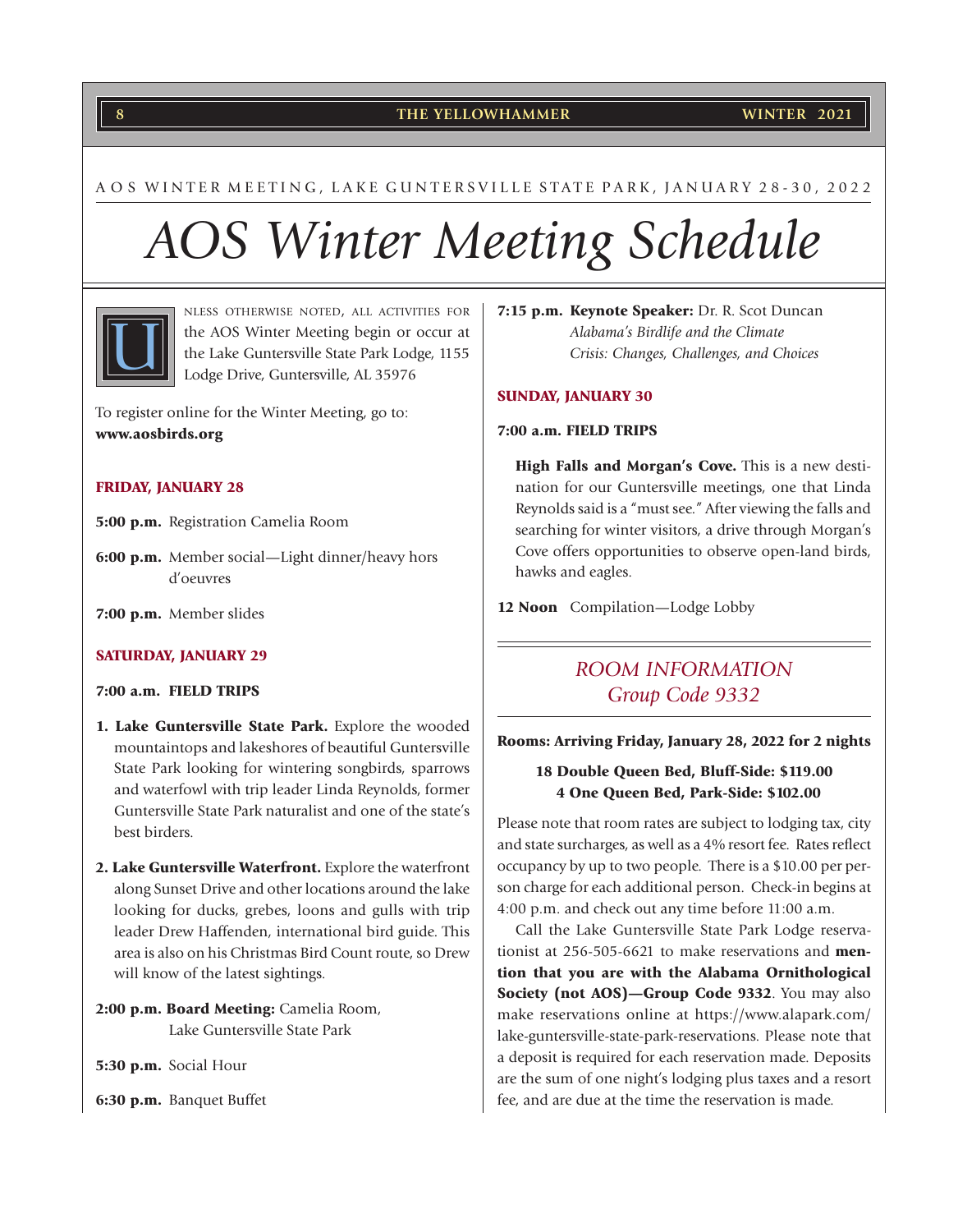#### **THE YELLOWHAMMER WINTER 2021 9**

#### A O S WINTER MEETING, LAKE GUNTERSVILLE STATE PARK, JANUARY 28-30, 2022

# *Meet the Speaker: Dr. Scot Duncan*

## *Alabama's Birdlife and the Climate Crisis: Changes, Challenges, and Choices*



LIMATE CHANGE IS RESHAPING THE ALABAMA LANDscape. More intense flooding and droughts. Stronger hurricanes. Sea level rise. Longer, hotter summers. How are these and other changes

affecting Alabama's birdlife? And, what should Alabama's avian allies (that's us!) do about it? Join Dr. R. Scot Duncan, Professor of Biology at Birmingham-Southern College and author of award-winning *Southern Wonder: Alabama's Surprising Biodiversity*, as he explores the impacts of climate change on our state's bird populations, and how we can ensure Alabama's birdlife enjoys the best possible future.

In 2017, Scot began investigating how climate change is impacting the Southeast. The stories he discovered will be

published in a forthcoming book provisionally entitled *Creeks to Coast: Restoring the Rivers at the Heart of America's Freshwater Biodiversity* (University of Alabama Press, Spring 2023). Scot is one of two children born to the renowned birding power couple, Bob and Lucy Duncan of Gulf Breeze, Florida. Scot has been birding since he was in utero, and is passionate about birding and bird conservation. His research and explorations have taken him to Antarctica, New Zealand, East Africa, Central and South America, the Pacific Northwest, and across the southeastern US. Scot served on the board of the Cahaba River Society (2006-2012), and currently is on the board of the Alabama Chapter of the Nature Conservancy.

#### BANDING COALITION OF THE AMERICAS

# *Fall Fort Morgan Banding: Continuing the Legacy*

By EMMA RHODES, Director of Conservation and Scientific Research



INCE OUR INITIAL PILOT-RUN IN 2019<br>
Of a fall banding station at the Constitution of the American State Historic Construction of the American State River States of a fall banding station at the Fort Morgan State Historic Site, Kyle Shepard and I had

been working on preparations for a fully operational station for fall 2021 through our newly founded non-profit, Banding Coalition of the Americas (BCA). Due to the pandemic, we were unable to operate the station in 2020, so we were excited about



our plans for this fall. Kyle and I were both trained as teens at Fort Morgan by Bob and Martha Sargent with help from the rest of the Hummer Bird/Study Group crew. We founded BCA to help us continue the Sargents' work, not just at Fort Morgan but through many other projects as well. We see this as a great opportunity to continue studying long-term migration trends at this site as well as a fantastic outreach effort to the public. After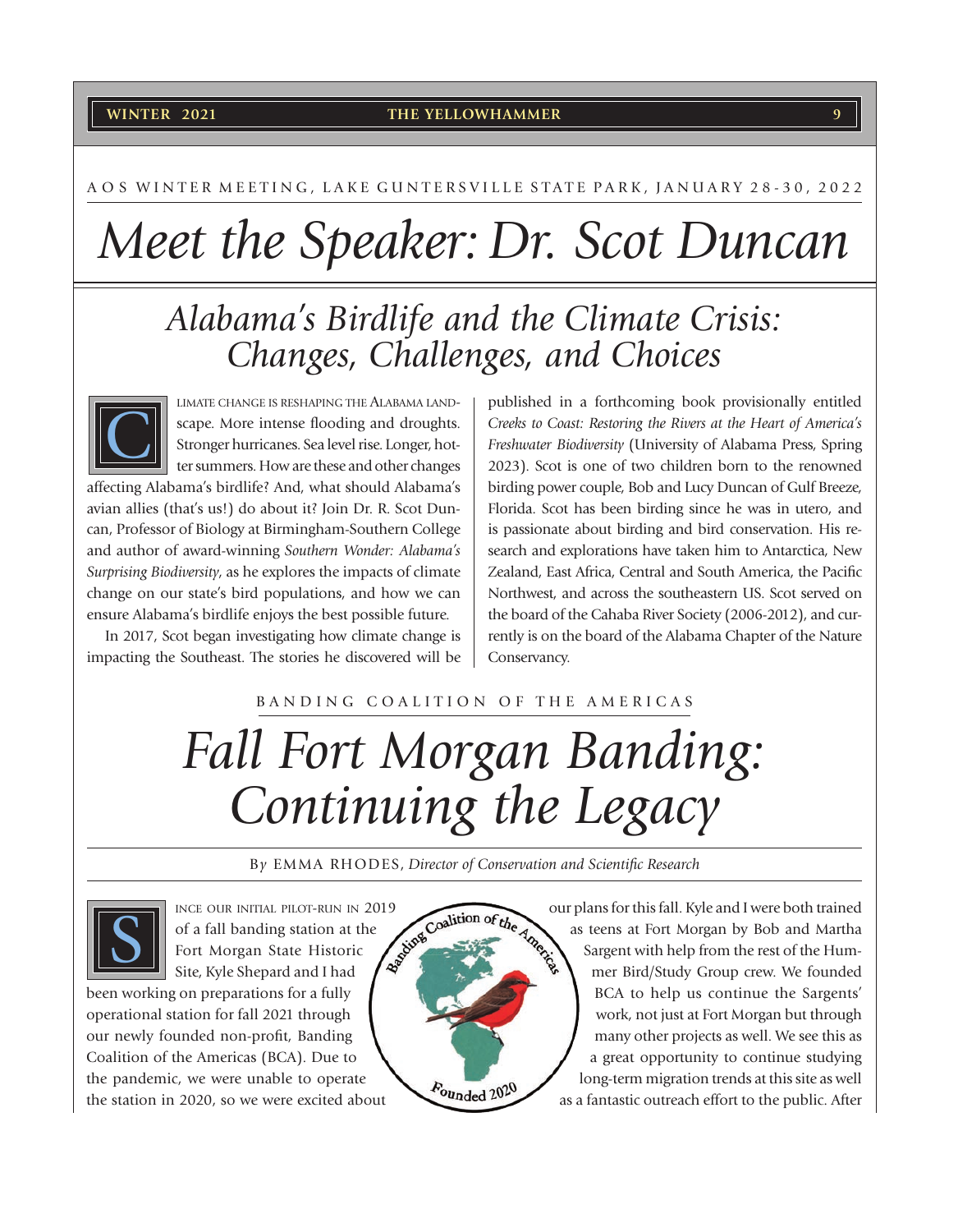#### **THE YELLOWHAMMER 10 WINTER 2021**



*Shepard (seated) banding at Fort Morgan in October, 2021.* RIGHT*: This male Golden-winged Warbler was one of the 436 birds banded. (Photos by BCA)*

nearly a year of planning, we were ecstatic to finally arrive at Fort Morgan. Our crew of volunteers included folks from all over Alabama and



beyond representing a variety of backgrounds including academic professionals, birding enthusiasts, and university undergraduates and graduates. The undergraduates that attended are being trained through a program that I operate at Auburn University. Training is a part of a larger project that we are working on to give committed volunteers free opportunities to participate long-term in our banding projects and to teach competitive banding skills for professionals.

We set up our banding station at the Stables, the primary location where the Sargents operated for nearly 30 years. We banded for a short period the first day after we set up on September 30 for the VIP sponsors event and banded through October 7. In total, we banded 436 birds comprised of 57 species with roughly 400 visitors throughout the week. We had great weather for most of our banding days. A front moved in early in the week and brought in rain but as a result, we banded 129 birds on October 5, our busiest bird day. Our top five species by highest number banded were: Magnolia Warbler, American Redstart, Tennessee Warbler, Red-winged Blackbird, and White-eyed Vireo. Our most notable records were a Blackpoll Warbler on October 1, Rufous Hummingbird on October 4, and a Wilson's Warbler on October 7.

We would like to thank everyone who supported this effort. We as BCA could not do this work without the support of the public and our wonderful volunteers. Our event sponsors this year were Hummingbird Research, Inc., Bird Watcher Supply Company, and Mobile Bay Audubon Society. If you are interested in becoming an event sponsor or in volunteering, please email Kyle at kyle@bandingcoalition. org. Please check out our website and follow us on social media at bandingcoalition.org or look up @Bandingcoalition on Facebook and Instagram. We hope to see you at our

### *New Members*

Bill Carswell • Juliana Hitchcock Patricia Hyde • Brad Newsom Wanda Whyte

NEW LIFE MEMBERS Bala Chennupati • Gary Warner

> D O N AT I O N S Linda Reynolds

## *Upcoming Meetings*

SPRING MEETING—April 15–17, 2022 Dauphin Island, Alabama

FALL MEETING—October 14–16, 2022 Dauphin Island, Alabama

WINTER MEETING—January 27-29, 2023 Location TBA

*Deadlines for* Yellowhammer *Submissions*

Spring 2022 February 10, 2022

Summer 2022 May 10, 2022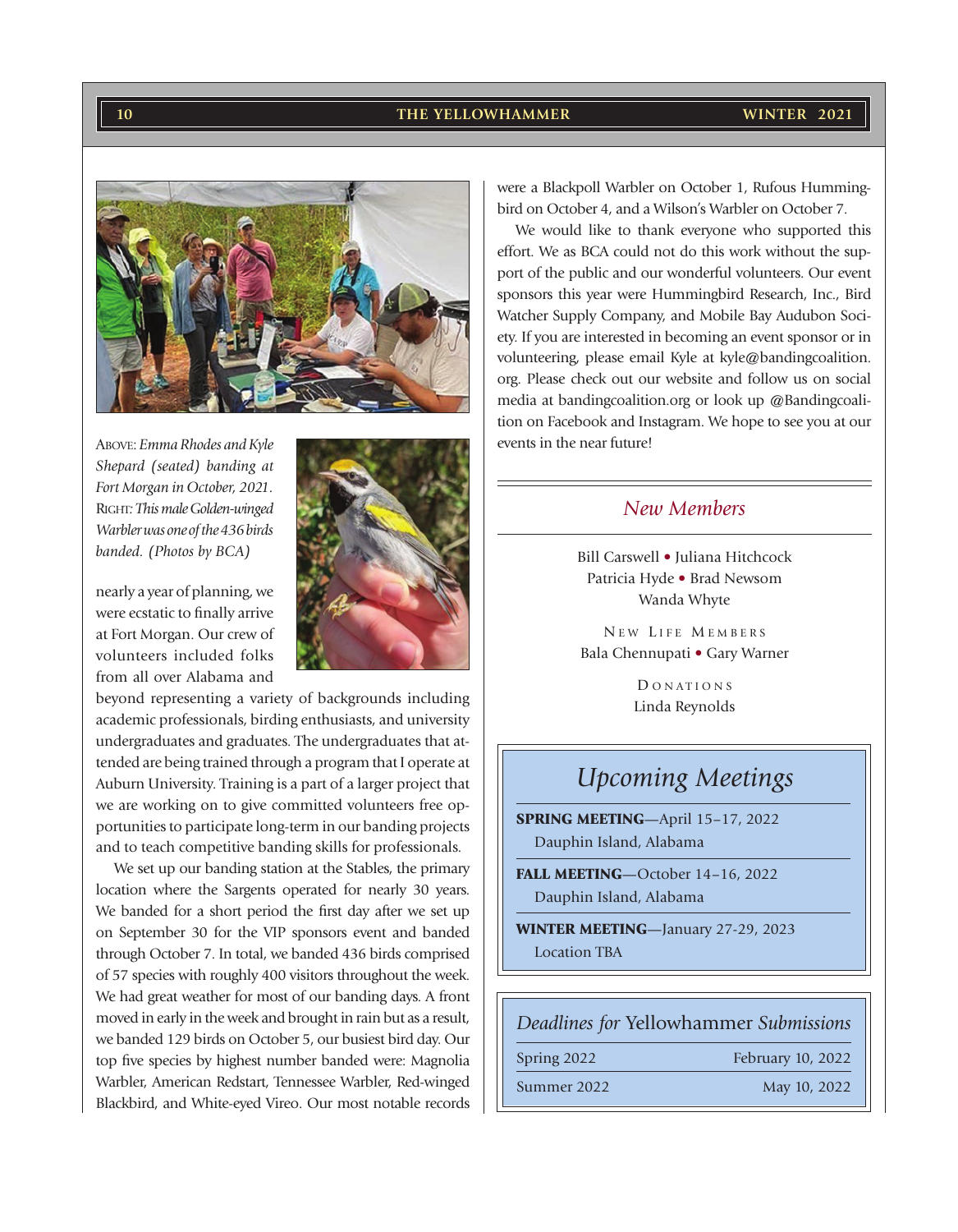#### **THE YELLOWHAMMER THE YELLOWHAMMER**

| AOS MEMBERSHIP APPLICATION/RENEWAL                                                                                                                                                                                                                                                                                                                                                                              |                                        |  |  |
|-----------------------------------------------------------------------------------------------------------------------------------------------------------------------------------------------------------------------------------------------------------------------------------------------------------------------------------------------------------------------------------------------------------------|----------------------------------------|--|--|
| Your Membership Dues Support the Work of the Alabama Ornithological Society                                                                                                                                                                                                                                                                                                                                     |                                        |  |  |
| Please check membership category: _____ New Member _____ Renewing Member                                                                                                                                                                                                                                                                                                                                        |                                        |  |  |
| Please check membership category: ______ Student \$10 ______ Individual \$25 _____ Family \$40* _____ Sustaining \$50                                                                                                                                                                                                                                                                                           |                                        |  |  |
| Life (individual) \$350 ____ Life (family*) \$550 *Number of family members __________________________                                                                                                                                                                                                                                                                                                          |                                        |  |  |
| Communicating with our members online saves the earth's resources, reduces greenhouse gas emissions, and<br>also saves much-needed funds for AOS. Your digital subscription to The Yellowhammer and Alabama Birdlife will<br>automatically be sent to the email address listed below. To receive print copies of AOS publications instead,<br>please _______ check here. Mail your completed form and check to: |                                        |  |  |
| Shelly Taliaferro, 2300 Fernway Drive, Montgomery, AL 36111                                                                                                                                                                                                                                                                                                                                                     |                                        |  |  |
| Name(s)                                                                                                                                                                                                                                                                                                                                                                                                         |                                        |  |  |
|                                                                                                                                                                                                                                                                                                                                                                                                                 |                                        |  |  |
|                                                                                                                                                                                                                                                                                                                                                                                                                 |                                        |  |  |
|                                                                                                                                                                                                                                                                                                                                                                                                                 |                                        |  |  |
|                                                                                                                                                                                                                                                                                                                                                                                                                 |                                        |  |  |
| AOS WINTER MEETING 2022 REGISTRATION FORM                                                                                                                                                                                                                                                                                                                                                                       |                                        |  |  |
| Complete and return to:                                                                                                                                                                                                                                                                                                                                                                                         |                                        |  |  |
| Shelly Taliaferro, 2300 Fernway Drive, Montgomery, AL 36111                                                                                                                                                                                                                                                                                                                                                     |                                        |  |  |
| Telephone: (205) 688-7236 · Email: mtaliafe@aum.edu                                                                                                                                                                                                                                                                                                                                                             |                                        |  |  |
| Please make checks payable to AOS. Checks must be received by January 18, 2022                                                                                                                                                                                                                                                                                                                                  |                                        |  |  |
| Name(s)                                                                                                                                                                                                                                                                                                                                                                                                         |                                        |  |  |
|                                                                                                                                                                                                                                                                                                                                                                                                                 |                                        |  |  |
| $State$ $Zip$<br>City                                                                                                                                                                                                                                                                                                                                                                                           |                                        |  |  |
|                                                                                                                                                                                                                                                                                                                                                                                                                 |                                        |  |  |
| AOS DUES Student: \$10 . Individual: \$25 . Family: \$40 . Sustaining: \$50 . Life (individual): \$350 . Life (family): \$550                                                                                                                                                                                                                                                                                   |                                        |  |  |
| YOU CAN ALSO REGISTER ONLINE AT WWW.AOSBIRDS.ORG                                                                                                                                                                                                                                                                                                                                                                |                                        |  |  |
| Registration @ \$25 per person                                                                                                                                                                                                                                                                                                                                                                                  | \$                                     |  |  |
| Friday Night Hors d'oeuvre Buffet @ \$15 per person                                                                                                                                                                                                                                                                                                                                                             | $\frac{1}{2}$                          |  |  |
| Banquet Buffet @ \$25 per person                                                                                                                                                                                                                                                                                                                                                                                |                                        |  |  |
|                                                                                                                                                                                                                                                                                                                                                                                                                 | $\frac{1}{2}$                          |  |  |
| <b>2022 DUES</b>                                                                                                                                                                                                                                                                                                                                                                                                | \$                                     |  |  |
| DIBS Land Purchase Fund Contribution<br><b>TOTAL ENCLOSED</b>                                                                                                                                                                                                                                                                                                                                                   | $\boldsymbol{\hat{\varphi}}$<br>$\$\,$ |  |  |